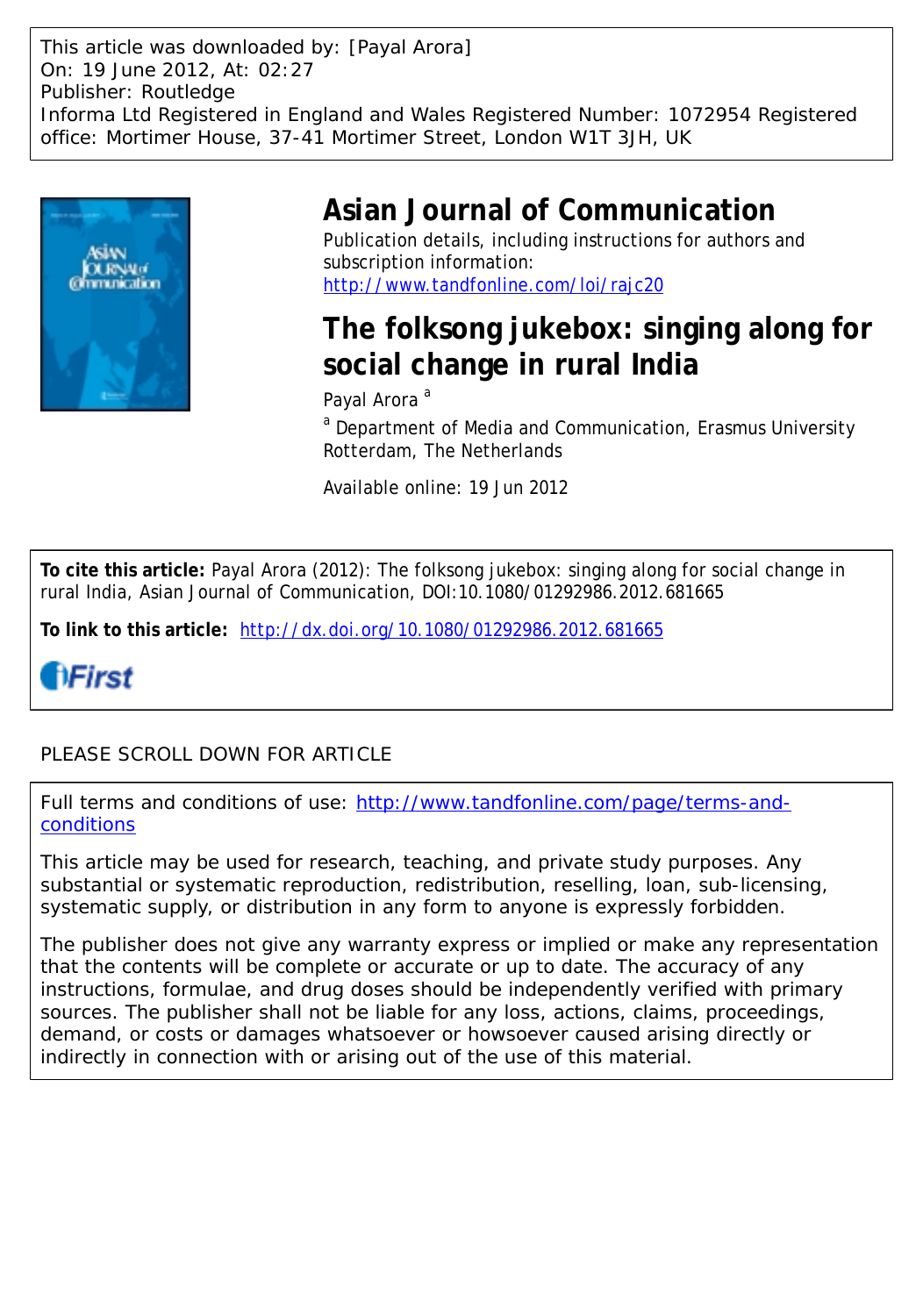## ORIGINAL ARTICLE

# The folksong jukebox: singing along for social change in rural India

Payal Arora\*

Department of Media and Communication, Erasmus University Rotterdam, The Netherlands

(Received 19 April 2011; final version received 26 January 2012)

In designing digital literacy content for marginalized demographics, we need to garner local resources to structure engaging and meaningful media experiences. This paper examines the socio-cognitive implications of a novel edutainment product in rural India on learning, stemming from an e-development initiative funded by Hewlett-Packard. This product encapsulates a multiplicity of media forms: text, audio and visual, with social-awareness folk themes endemic to the locality. It uses the karaoke 'same language subtitling' feature that won the World Bank Development Marketplace Award in 2002 due to its simple yet innovative application that has proven to have an impact on reading skills. The product strives to combine cultural regeneration, value-based education, incidental literacy and language practice through entertainment. The paper investigates how this product addresses engagement and empowerment simultaneously, based on elements such as emotional appeal, multimodal stimulation, interactivity, contextual content and local representation. This is useful for practitioners and scholars interested in the design of novel edutainment content for international, underrepresented demographics.

Keywords: edutainment; media literacy; karaoke; folksongs; same language subtitling; empowerment; digital content; India

### Introduction

Over the years, the term 'digital divide' has evolved beyond the defined gap between those that have access to technologies and those that do not (Carvin, 2000; Lemke & Coughlin, 1998). Of particular concern to mitigating this divide is about focusing on how people use these technologies to generate and consume digital content. To best capitalize on prevailing technologies, it is essential to have high quality, meaningful, culturally responsive and linguistically appropriate content as well as the opportunity to participate in its generation (Taglang, 2000). Warschauer (2003) states that, 'the key issue is not unequal access to computers but rather the unequal ways that computers are used' (p. 47). In fact, there is some excellent and accessible media content out there, some of which have been around for some decades. For example Sesame Street, the classic children's television show, manages to engage a vast and global populace due to its ready embrace of multiple languages, and cultures, and emphasis on entertainment. In Sao Paulo in Brazil, a local coalition Sampa facilitates the online sharing of music files with community-based themes between hip hop bands and their listeners. Harlem Live, another interesting digital resource for economically disadvantaged African Americans in New York, fosters

<sup>\*</sup>Email: arora@eshcc.eur.nl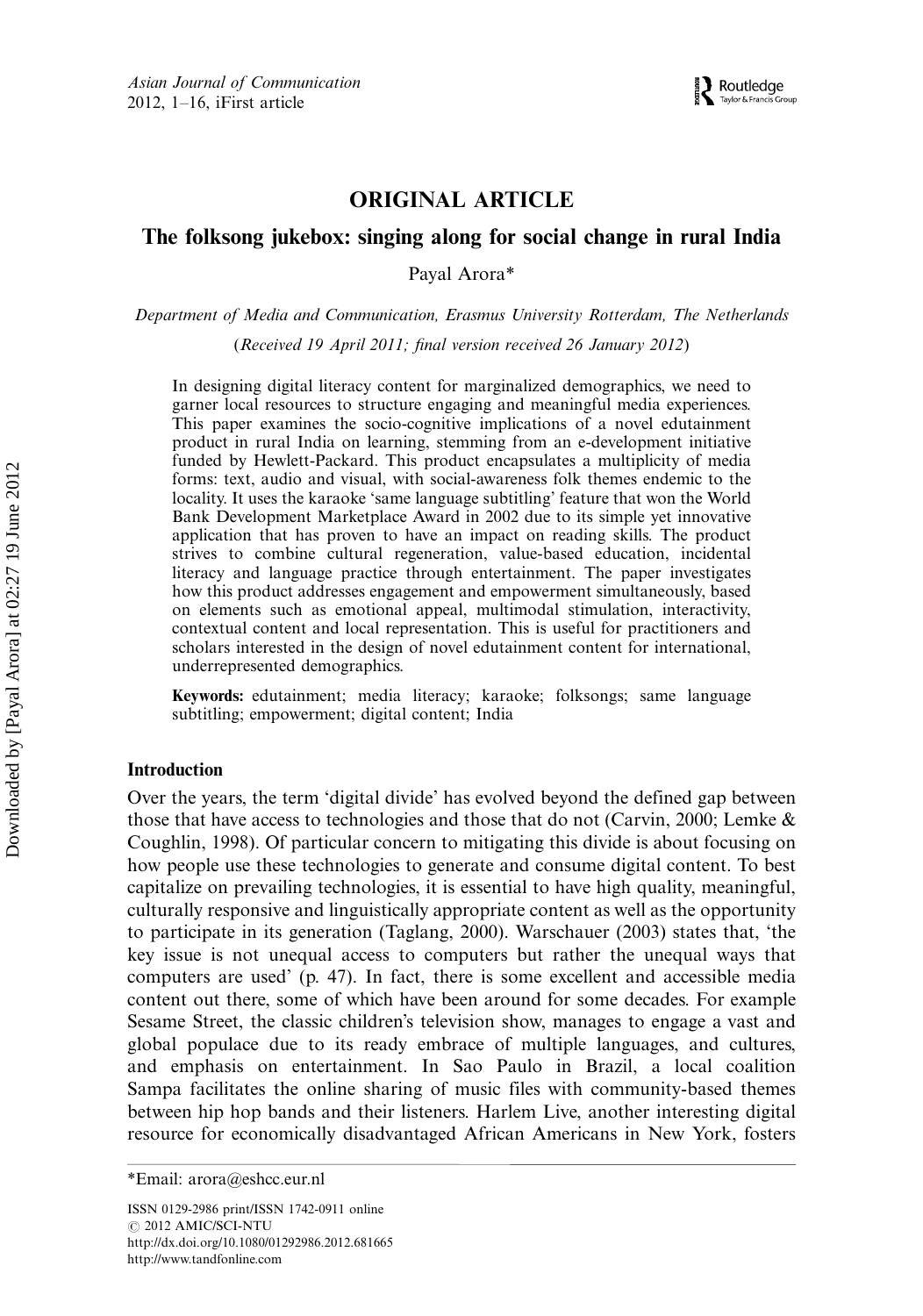## 2 P. Arora

technological participation through the arts. Online projects such as Think Quest and Creative Commons serve as critical portals for content sharing and collaborative learning. However, for the most part, the bulk of interactive media fail to target populations in rural areas, especially in developing countries where engaging and socially-meaningful content is much needed (Cocking & Greenfield, 1996). In fact, current dominant content can serve as a significant barrier to access by privileging select languages, cultures and values within the mediasphere.

Language for example is often perceived as a window to culture; these two realms are inextricably intertwined and symbiotically dependent (Gutierrez & Larson, 1995). Yet we find that much media is channeled through few and dominant languages, undermining a vast and linguistically diverse populace. Also, the portrayal of marginalized groups is troubling given that often their cultures and values are skewed and biased in the media, cultivating stereotypes and misinformation (Harris, 2009). For cultural, linguistic and technological equity to occur, learners need to actively participate in the construction of their knowledge domains. In doing so, the main issue of study becomes, as Vries (2003) explains, how different representations can support different learning interactions. In other words, the question he poses as key to the shaping of pro-social media is which type of representations present affordances for what kinds of empowering interactions? Thereby, this paper investigates the socio-cognitive implications of the folksong karaoke product on pedagogic and socio-cultural values through a range of educative, cultural, entertainment and multimodal features. We first look into the background of this project and product and the results from its pilot studies, before going into the sociocognitive dimensions that this product offers and its potential for social change. This paper demonstrates how media empowerment can be enabled through a karaoke edutainment product and can serve as a guide to development communication actors when deploying information and communication (ICT) tools to enhance engagement.

## The birth of the folksong karaoke project

This folksong karaoke product builds on the 'same language subtitling' (SLS) initiative that won the World Bank Development Marketplace award in 2002 and the Tech Laureate honor from the Technology Museum of Innovation in 2003. The SLS concept for literacy was conceived in 1996 by Dr. Brij Kothari, professor at the Indian Institute of Management-Ahmedabad (IIM-A) and the founder of Planet-Read, the non-profit agency executing the folksong karaoke product with Hewlett-Packard funding. The SLS feature entails leveraging on popular film-based entertainment programming on television by applying subtitles in the same language to enhance reading experiences among neo-literates. The subtitles change color to match the audio track exactly so that even a non-literate person is able to identify the word being sung at any given time.

Almost 10 years later, the enormous impact of this simple and low-cost initiative on literacy has become a recognized phenomenon through accumulated empirical evidence over the years (Arora, 2006a; Kothari, Takeda, Joshi, & Pandey, 2002). The correlation of SLS with reading improvements and audience preference of subtitled over unsubtitled songs has been established (Kothari & Takeda, 2000). Furthermore, the role of SLS in enhancing entertainment has been demonstrated with literacy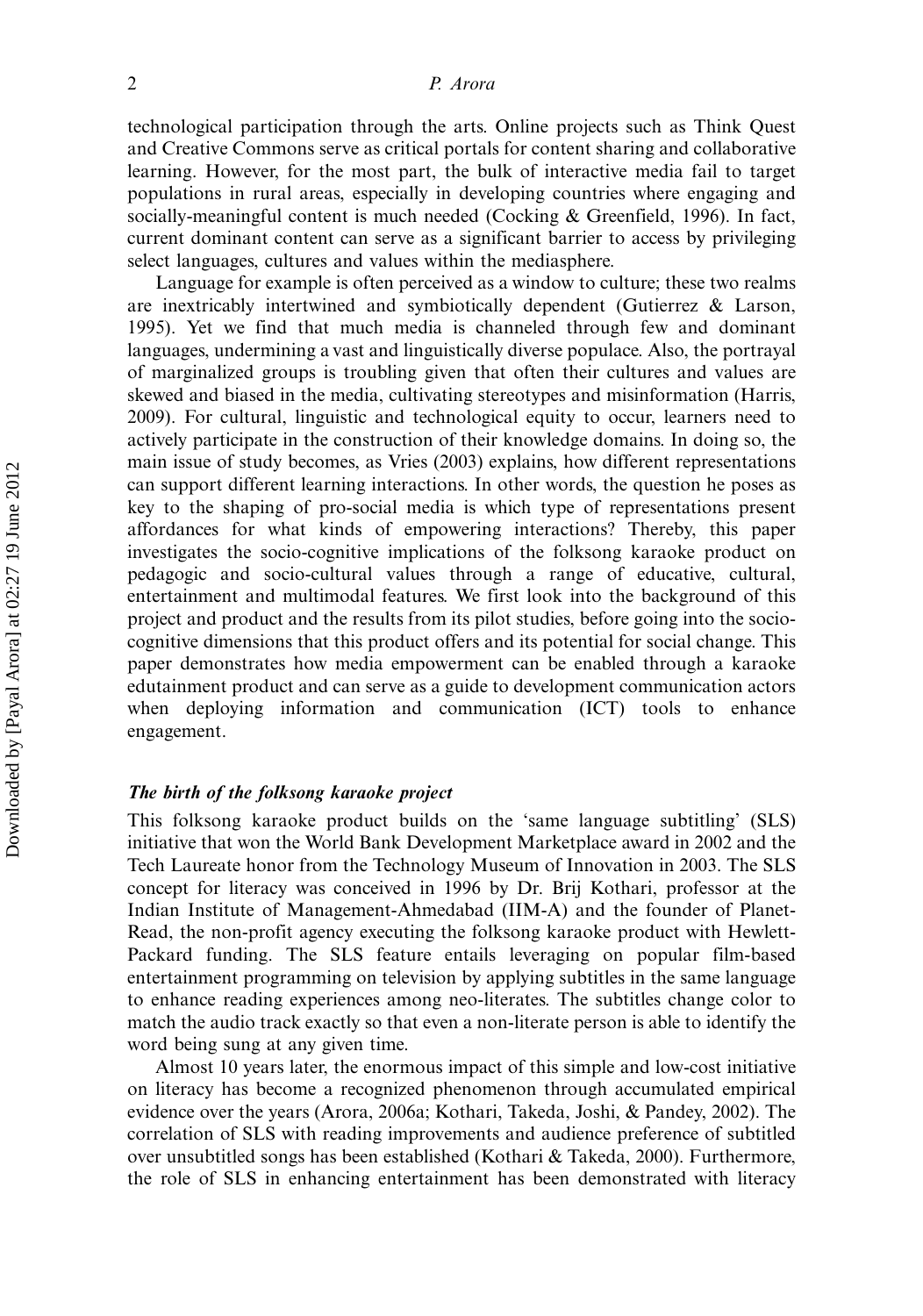being achieved incidentally (Kothari, 2000). However, amidst this success have emerged reservations on using film-based content for education, 'the battle against ''filmi culture'' on moral grounds has proven to be a major stumbling block for some policy makers' (Kothari & Takeda, 2000, p. 137). In 2001, an agreement was made between Doordharshan, the national television station in India and IIM-A to apply subtitling on folksong programming recorded in-house. Results showed that even though film-song programs gained a higher viewership than folksong programs, the folksong lyrics became more widely used and displayed openly by people in schools and homes (Kothari, Pandey, & Chudgar, 2004). In fact, with little publicity, this folksong project raised about 50 per cent of the telecast and SLS expenses from advertising revenue. This positive outcome gave birth to the folksong karaoke project in Andhra Pradesh, attracting funding from Hewlett-Packard.

## Same language subtitling and impact on reading skills: key findings

Having won the World Bank Development Marketplace Award in 2002, SLS has picked up serious media attention at the national and international level. The New York Times ('The Elephant', 2003) declared this as 'one of the most cost-effective ideas ... such subtitles could be used worldwide to increase literacy and cost almost nothing'. Bill Clinton (Realini, 2011) in a public address at a Clinton Global Initiative event enthusiastically endorsed this effort by calling it a 'small thing that has a staggering impact on people's lives'. There have been numerous articles, interviews and awards since its inception in 2002 including from Stanford University, Google and the Ashoka foundation. That said, behind this media frenzy lies some serious and longitudinal research that does establish its positive impact on reading, especially amongst neo-literates.

Kothari and team conducted several impact studies as well as commissioned an independent study by Nielsen ORG-Centre for Social Research (1999) to measure the effects of SLS on literacy over five years. The primary goal was to target neo-literates, those who are likely to drop out of school due to socio-economic reasons and thereby in danger of losing their literacy skills. This initiative is based on the fact that about 60 per cent of the youth, particularly girls, drop out in secondary school (UNICEF, 2009) and will most likely not be exposed to the printed text given the dearth of libraries and printed material in rural areas. This combined with the fact that Indians regardless of their socio-economic position are inherently a film-loving demographic, and with a majority having access to a television set, makes an interesting platform to sustain literacy practices. A case in point is that Bollywood, the world's largest film industry, produces about a thousand movies a year, and the dominant content on Indian television is Bollywood music videos, averaging about 5000 per year (Kumar, 2008). With subtitling added to these music videos, it leverages on popular media and television practices for positive gains in literacy.

The SLS initiative primarily targeted the 300 million neo-literates with the goal of transitioning them to functional literacy through lifelong reading practice. In 2002, SLS was added to Rangoli, a nationally telecast program of Hindi film songs. Nielson used a baseline measurement of the reading skills of a randomly drawn sample of 13,000 neo-literate people in 2002. The reading skills of the same sample were re-measured by the exact same reading tests post SLS exposure through Rangoli programming. Purely from schooling and without any exposure to SLS, it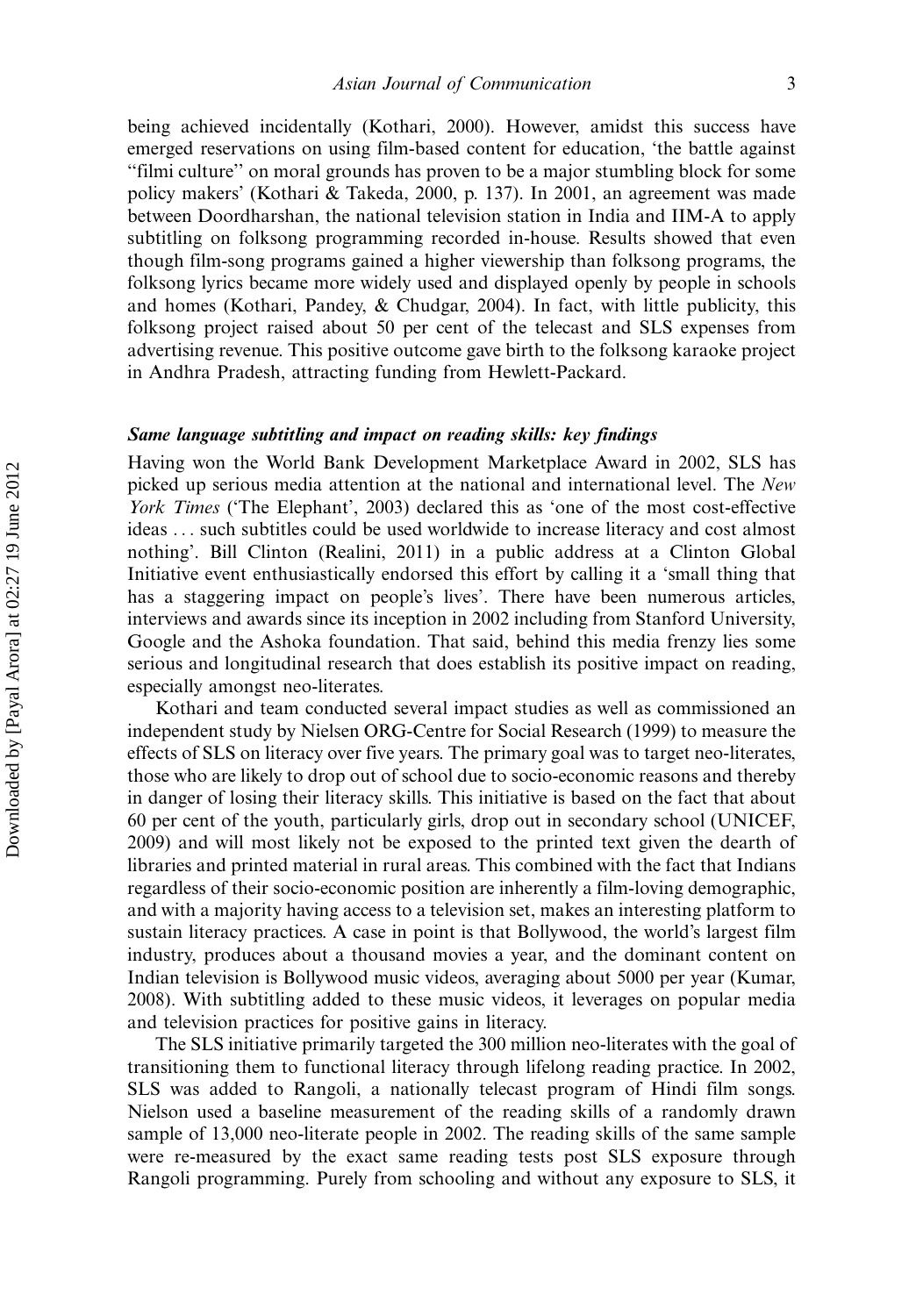was found that 24 per cent of children became good readers after five years of schooling. But in the group of school children that was exposed to SLS, 56 per cent became good readers. Conversely, in the no-SLS group, 25 per cent of children remained illiterate even after five years of schooling. While in the SLS group, 12 per cent remained illiterate. Another finding that emerged was that SLS was preferred for song-based programming by 90 per cent of viewers.

Furthermore, eye-tracking research was implemented, showing that viewers naturally synchronized the auditory and textual information while watching a film song with SLS. When SLS was integrated into popular television-based entertainment, reading happened automatically and subconsciously. These impact studies concluded that for every US dollar spent on subtitling a nationally telecast program of Hindi film songs, it gave 30 minutes of weekly reading practice to 10,000 people for a whole year. Based on these impact studies, it became established that:

- 1. Reading becomes automatic and subconscious in everyday entertainment through SLS;
- 2. Bollywood music videos due to their popularity and repetition of lyrics enhanced reading skills through increased print exposure, educating and entertaining neo-literates at the same time.

Overall, SLS is found to be a cost effective and simple measure to produce high gains in literacy through popular music videos, especially amongst neo-literate children. However, much focus has been on the skills of reading, with little attention to its actual content and socio-cultural impact. Given the policy backlash to using Bollywood music videos for learning, the folksongs project has been viewed as a strategic means to expand the benefits of SLS by making reading not just instrumental but meaningful. More importantly, it is allowed to enter the school system due to its acceptable content and serves as digital content for the newly acquired computers in schools in rural areas of India, a parallel initiative that seeks to create connectivity to all rural schools in the next decade (Arora, 2006b). This paper, based on preliminary positive findings from a pilot test of the folksong karaoke product in schools, goes on to analyze its possible socio-cognitive implications on pedagogic and socio-cultural values of the rural consumer. The goal is to be able to aid development agencies in the designing and shaping of edutainment digital content by investigating the socio-cognitive affordances and constraints of this product.

## Product description

The folksong karaoke product ventures to create meaningful literacy through the revival and proliferation of popular regional folksongs with social awareness themes in disadvantaged settings. With sponsorship from Hewlett-Packard, PlanetRead created its prototype Internet/CD-ROM based jukebox of SLS folksongs in rural Andhra Pradesh, India. Its social awareness themes ranged from child labor, education, farmers plight, women's empowerment, dowry and HIV-AIDs to caste segregation. The folksongs were chosen based on extensive surveys of local folk preferences and grassroots research with activists and artists within the vicinity. Popular local folksingers were recorded professionally. Photographic stills of the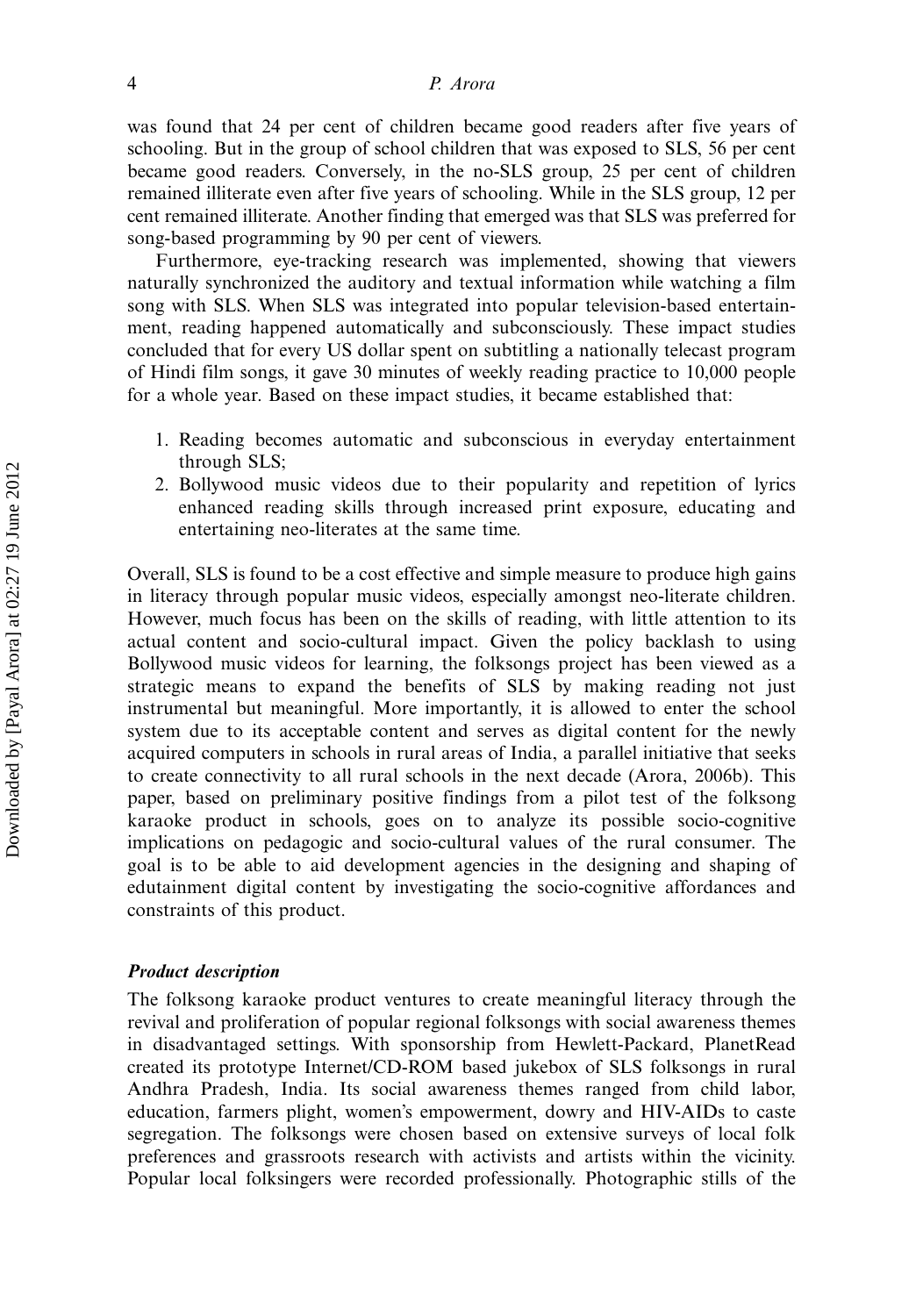local village environment with locals as actors were captured to visually represent the lyrics of the songs. Consumers can view and sing along with the songs in karaoke fashion, with SLS getting highlighted at the bottom of the screen in tandem with the audio file. This is meant to not just enhance reading skills of neo-literates through the already proven SLS method, but also create emotive bonding, increase sociocultural awareness, and shape values through the folksongs content.

## Pilot testing of product

The positive impact of SLS on reading skills has already been established over the last decade. However, all impact studies of SLS on reading have been outside the classroom, particularly in informal social settings. Also, these studies have tested SLS applied mainly to popular film-music videos (Bollywood for example). However, few studies have investigated the implications of applying SLS to rural folksongs, in particular, within a school setting. Arora (2006a) has published some studies on this matter concerning the trade-offs that ensue in negotiating localism with scalability when digitizing and indigenizing cultural content. Further in another study, Arora (2006c) analyzed the impact of this product on girls perception and usage of new technology in rural India. What was found was that by linking folksongs with computers, it opened up opportunities to shape, transform and/or (re)configure spaces for and by girls in rural India through interaction with technology in ways that are meaningful to them. However, there are no studies that delve into this product's socio-cognitive implications, especially within a school setting.

Therefore, the purpose of this pilot is to analyze the response to the localization and enculturation of content mediated by the SLS feature within a rural classroom environment. More specifically, this paper applies a socio-cognitive lens to gauge the affordances and constraints of this product in areas of engagement and empowerment. After all, can we truly assume that rural demographics prefer their local folk content over popular film music videos? What are the possible user preferences (teachers and students) of such local content compared to film content and why? Does this product enhance reading skills or take away from the functional aspect by focusing too much on the meaning of content? Will such pro-social content help facilitate a shift in values and beliefs amongst students? To reiterate, this paper focuses on the effects this product has on engagement, empowerment and enculturation of children within an educational setting.

We demonstrated the folksong karaoke product across 11 schools (all sixth graders; ages  $11-12$  years;  $n = 405$ ); five private and six public in Kuppam, a village constituency in rural Andhra Pradesh, India (Table 1). English is the medium or comedium of instruction for private schools in this area while government schools teach in Telugu, the regional language, for instruction. According to the Kuppam Area Development Authority (KADA), 90 per cent of the government school children are from backward castes and scheduled and tribal castes while 61 per cent of private school demographics come from these marginalized groups (KADA, 2003). The boys outnumbered the girls in both private and public schools: 57 per cent in government and 62 per cent in private schools. We chose these schools within this area due to their access to computers as this folksongs product can serve as supplemental digital learning material for such classrooms. After all, e-learning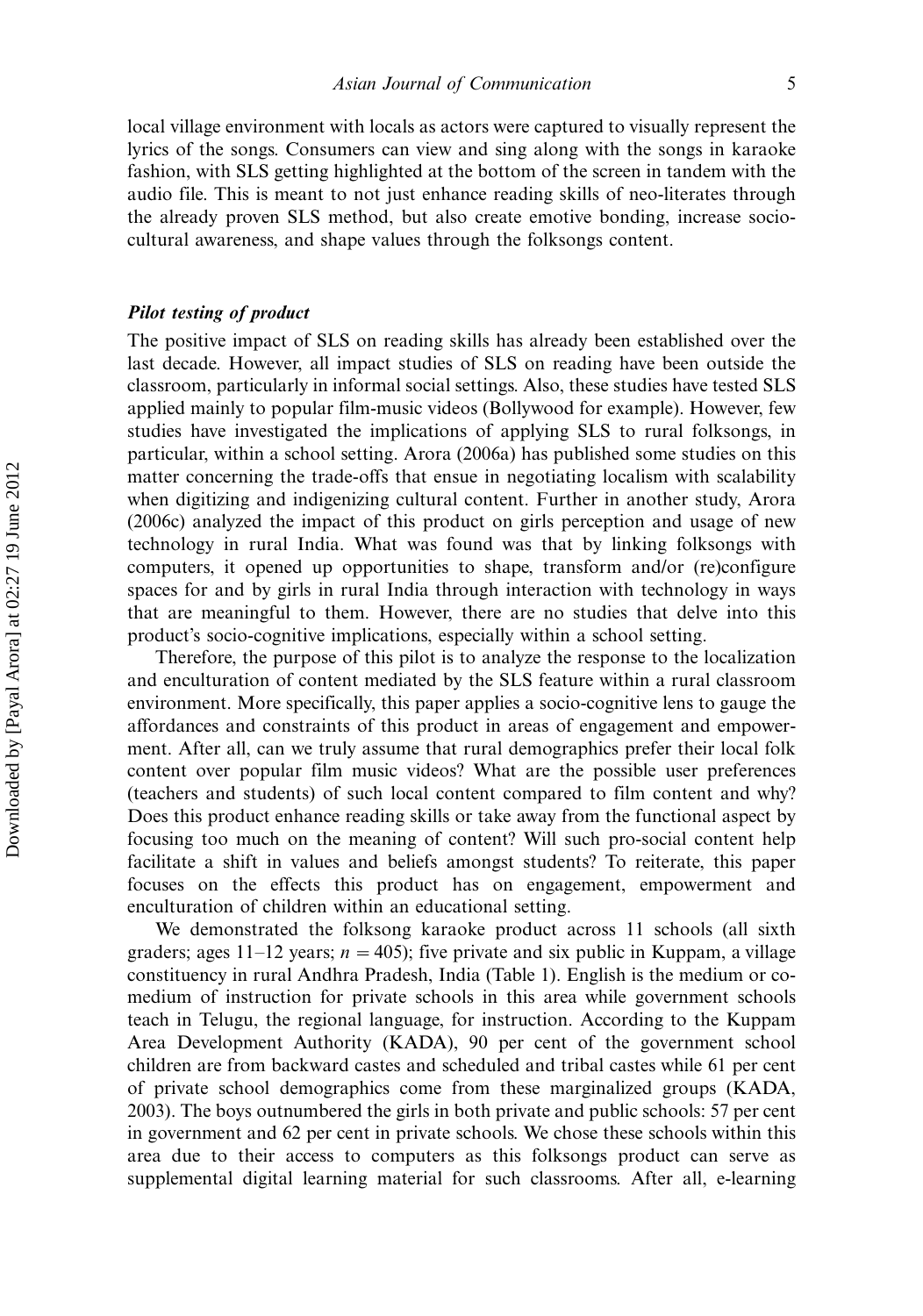| Preferences                                             | Government | Private    |
|---------------------------------------------------------|------------|------------|
| Children who preferred folksongs to cinema songs        | 68%        | 50%        |
| Children who preferred songs with SLS                   | 95%        | 90%        |
| Children who preferred Telugu subtitles over English/   |            |            |
| Roman script subtitles                                  | $100\%$    | $0\%$      |
| Children who preferred the folksong CD to the cinema CD | 86%        | 62%        |
| Top song preference being the devotional song           | 50%        | 55%        |
| Top song preference being the child and mother song     | 50%        | 35%        |
| Teachers feedback on content usage in curriculum        |            |            |
| Prime usage for cultural activities/singing competition | 45%        | 80%        |
| Prime usage for language development-practice           |            | 20%        |
| Prime usage for moral science classes to build values   | 50%        |            |
|                                                         | $n = 240$  | $n = 165$  |
|                                                         | children/6 | children/5 |
| $n = 405$ children/11 schools                           | schools    | schools    |

Table 1. Comparative Testing of Telugu folksong and Cinema songs CD-ROMs with SLS in private and government schools-(Kuppam, South India: 2QQ4)

initiatives have been spreading across the so-called developing world, wherein several governments are deploying ICTs to narrow the digital and e-learning divide.

We showed both the folksongs and popular current film songs with the SLS feature as well as film songs without the SLS feature. We asked the children their overall enjoyment preferences. We conducted these demonstrations within the school's computer lab setting. First, we found that a majority of children expressed preference for songs with the SLS feature over songs that did not provide it. This corroborates with prior findings on SLS wherein the audience expressed a desire to view the lyrics simultaneously as they could follow the songs better (Kothari et al., 2004). Secondly, a higher percentage of children claimed to enjoy folk over the cinema CD-ROM. They stated preference towards specifically the mother-child relationship songs, devotional, and environmental songs. In interviews with the teachers, they expressed a strong bias towards folk over film material, as they considered cinema content risque´ and inappropriate in school settings. When asked how they could integrate folksongs content into their curriculum, they suggested that it would be most appropriate to use it during moral science classes and cultural activities (Table 1). While undoubtedly this data is relatively sparse, it does encourage us to pursue efforts in localization of digital content, especially for rural schools in developing countries. These preliminary positive findings create sufficient basis to go deeper into analyzing the range of socio-cognitive implications on engagement, empowerment and education of our young consumers of such content.

## Socio-cognitive implications of folksong karaoke content on learning

According to Bandura's (1986) classic social-cognitive theory, psychosocial functioning is a triangulation of personal, behavioral and environmental 'interacting determinants that influence each other bi-directionally' (in Bryant & Zillmann, 2002, p. 121). This theory is rooted in the agency perspective, viewing people as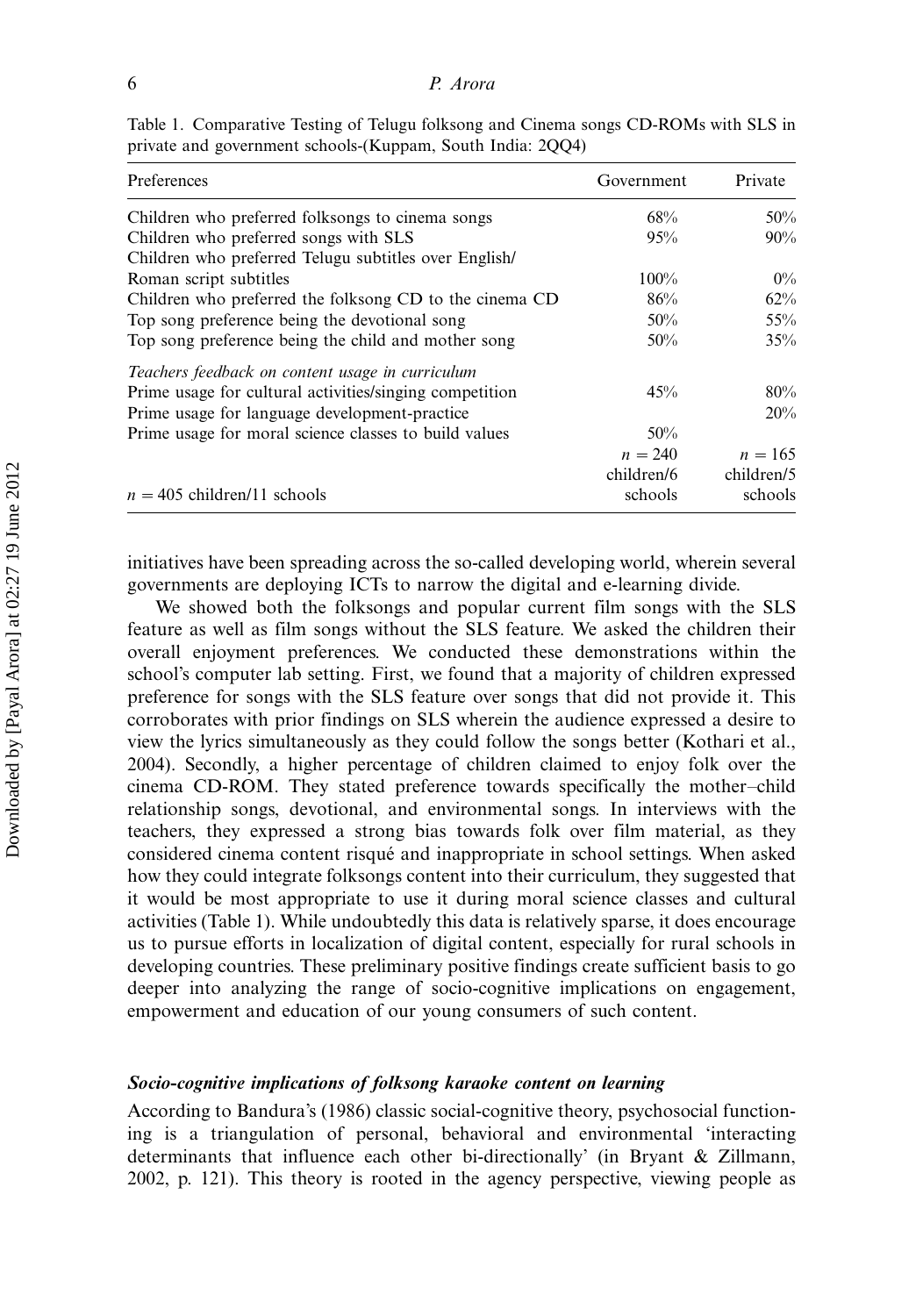self-reflecting and self-regulating entities and as 'producers as well as products of social systems' (p. 124). In taking this approach to analyze these preliminary positive findings, it allows us to focus on both the social and the individual dimension, important when deliberating on pedagogic content and its potential to shape sociocultural values. In the forthcoming section, we specifically investigate this product along the lines of (I) Engagement and (II) Empowerment, two essential dimensions that contribute to making digital literacy content effective and transformative in people's daily lives.

## I. Folksong karaoke for engagement

In current times, it is well accepted that it will no longer suffice to provide mere information for learning. The youth, regardless of geographic or socio-cultural contexts, expect to be engaged and entertained, especially when it comes to digital content where the bar is raised given the abundance of information within the virtual sphere. In this case, several challenges and concerns surface as decisions are made in the design of this content for maximizing effectiveness. Also, given the positive preliminary findings from the pilot study on user preferences, it is worth investigating its possible socio-cognitive implications on learning. In the upcoming section, this is addressed along the following dimensions. a. Multi-sensory cognition: this section grapples with the degree of multimodal stimulation this product offers and its impact on acquiring reading skills. Questions addressed here are on whether visual-stills versus the motion-format is more effective in learning and what is the role of repetition and redundancy in human information processing, especially among children. b. Interactivity: this section goes deeper into the understandings of interactivity and its role in collaborative literacy development. Here, the SLS karaoke format is shown to allow for group learning. c. Contextualizing content: this section sheds light on children's preferences for folksongs over film music videos, attributed to localization and familiarity and the overall symbolic connotations folksong videos have for this audience. Here, digital representations and productions of the local context and its effects on memory and values are delved into. d. Emotional appeal: this section weighs the impact of emotions on learning and how symbolic representations can lead to change in mindsets.

## a. Multi-sensory cognition

There is a fine balance between enhancing stimuli in learning materials for augmenting engagement versus over-stimulus, creating a disjuncture in cognitive processing. In this product, there is deliberate redundancy instilled in the folksongs recorded through repetition of certain stanzas and usage of photographic stills. Both, for budget reasons and to prevent over-stimulation, the visuals are in stills and not motion format, unlike film-music videos. Here, the audience sings along with the SLS text highlighted at the bottom of the screen simultaneous to the audio and visual stills flow. This strategically combined visual-textual-auditory redundancy facilitates comprehension. It is seen as cognitively beneficial to present verbal, visual and audio information as a unified source. Gyselinck and Tardieu (1999) state that, '... the concurrent presentation, as compared to the presentation of only one form of information tends to lead to an increase in performance on memory and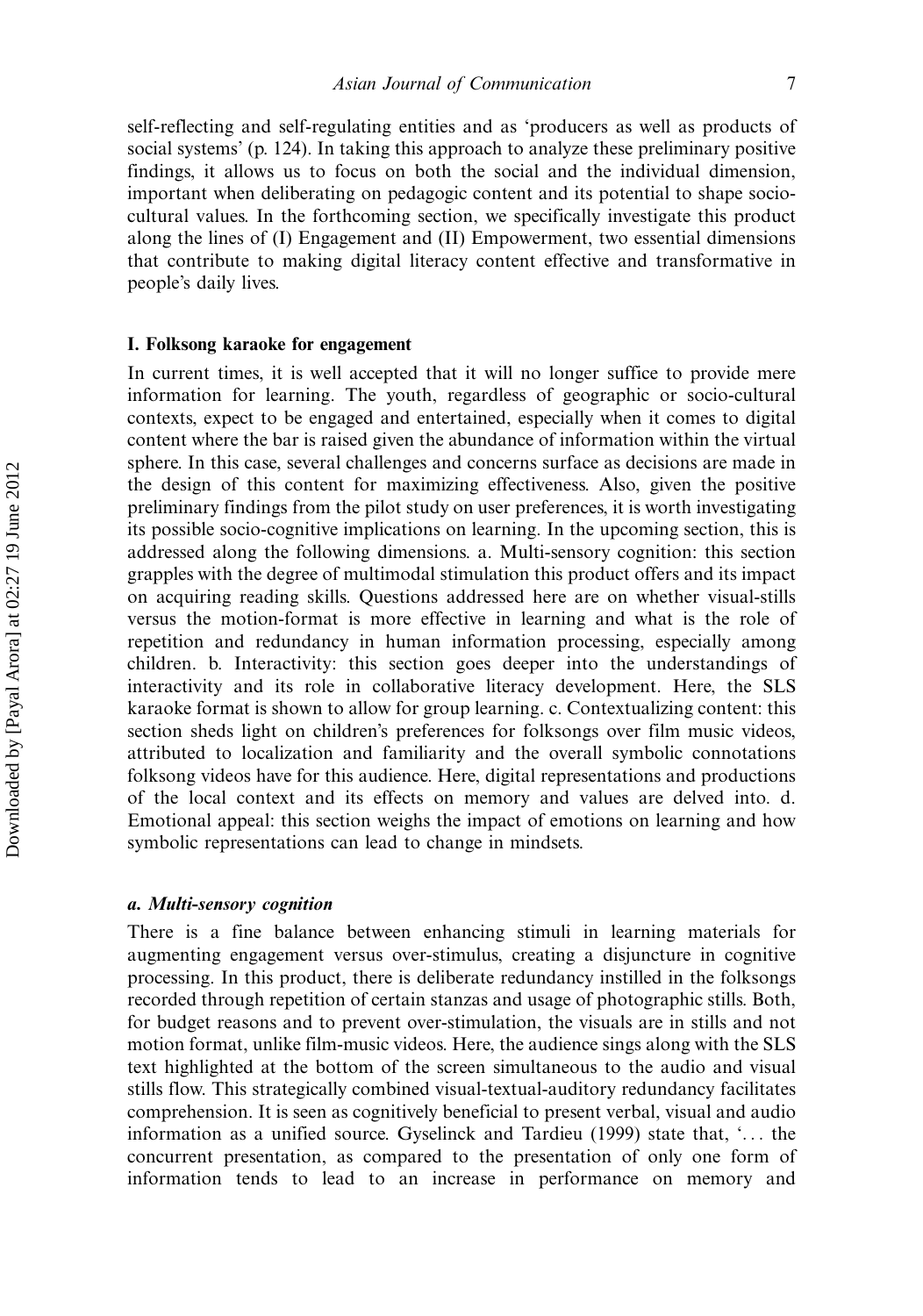comprehension' (p. 11). This encourages the participant to hold more information in each working memory, reducing the processing load. It is essential to keep in mind that in this multimedia format there is a rich representation of social and cultural symbols that manifest through the confluence of text, audio and visual media streams. These representational 'languages' integrate to expand human processing systems (Thompson, 1980; Gyselinck & Tardieu, 2003).

Even the separation of mediums has the capacity to influence cognition positively. For example, taking the constructivist approach, the mind is seen as active in its reception to music (Serafine, 1984). The human processing system constructs its perceptions through interaction with the art form. Parallel findings exist in the visual cognitive domain. The role of imagery on concept acquisition among lower socio-economic status (SES) children has been documented in a classic study by Dixon and Saltz (1977). It was found that high imagery stimuli facilitated learning of perceptual concepts among SES children.

Alternately, studies have shown that there is a positive correlation between comprehension of a story read from a book or through radio but less so when seen on television (Harris, 2009; Pezdek & Stevens, 1984; Subrahmanyam & Greenfield, 2009). Based on these findings, it has been suggested that skills for extracting information from television are different from those used to extract information from radio or print. However, this folksong karaoke tool can challenge this precept through its innovative use of text within its multimedia format. Its usage on television/computers blurs the distinction in information processing and comprehension between old and new media forms. Through this tool, the computer can become an electronic book for collaborative class learning. Studies have shown positive and incidental learning of reading through subtitling on television (Neuman  $\&$  Koskinen, 1992). What is needed is to extend these benefits through meaningful content and deliberately apply SLS to digital content as in the case of the folksong karaoke content.

### b. Interactivity

According to Fortin (1997), interactivity implies the shift from unidirectional communication pervasive in traditional media to interchangeable roles of senders and receivers with contemporary media. The level of interactivity is determined by the degree of control of the end user. Several researchers have explicated on the varied dimensions of interactivity within media forms. According to Mundorf and Laird (2002), they distinguish interactivity by certain characteristics: (1) the degree of selectivity, (2) the degree of control on modification of content by the end user, (3) the quantity of different content that can be selected and modified, (4) the degree of linearity/non-linearity and (5) the degree of multi-sensory activation while using the media. In this product, selectivity is determined by the choice of folksongs by the user, as well as the subtitling script preferences (in the case of the prototype CD-ROM, it is the Roman and Telugu script). Additionally, the user can pause, stop, rewind and fast-forward the song of choice if the product is mediated through the computer. Users can also manipulate the pace of the song to suit their reading level. The quantity of songs is however limited given the current budget.

Interestingly, the unique feature of SLS as applied in this tool can help create group literacy due to shared media consumption among users. This extends the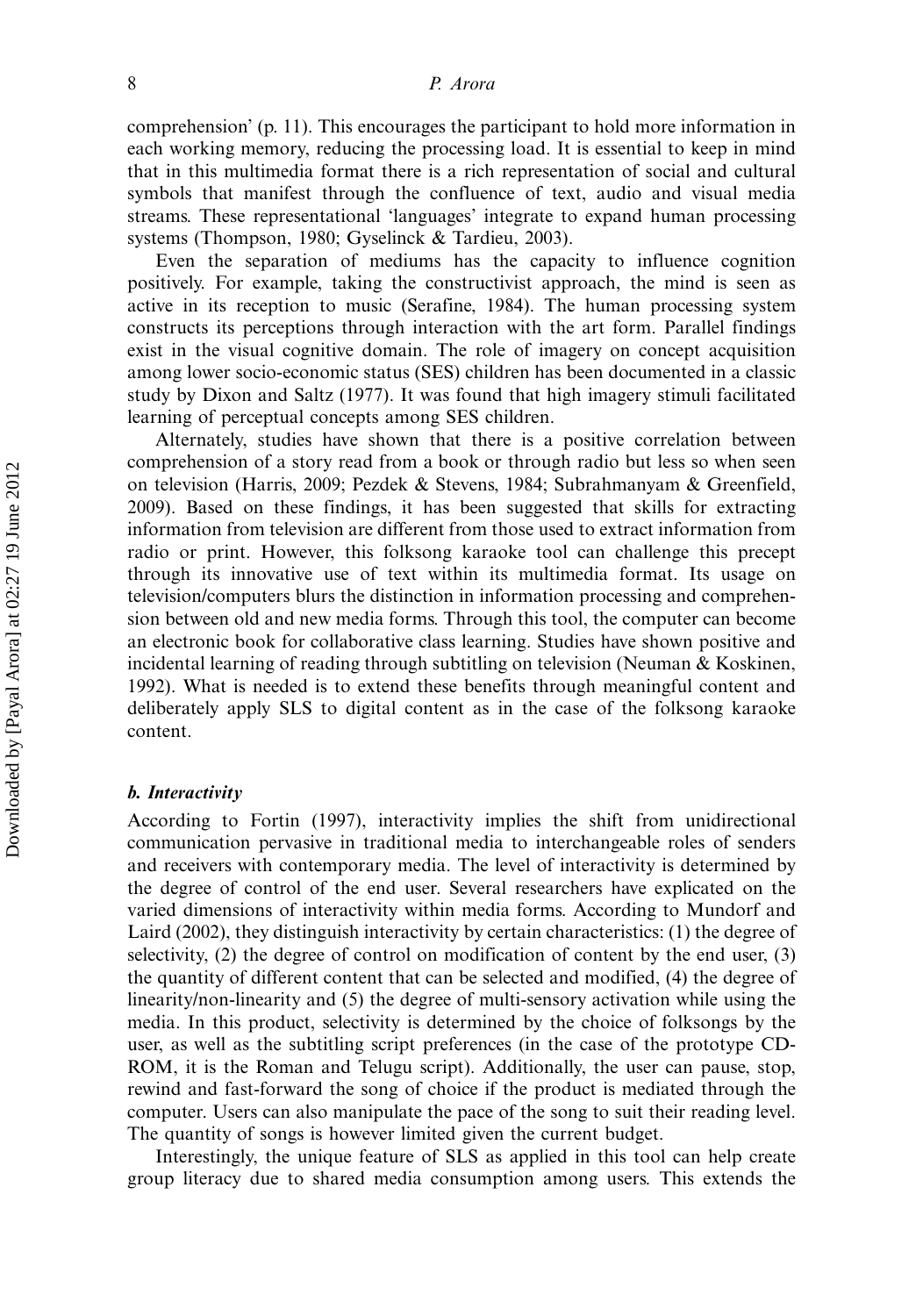definition of interactivity from the conventional single user of the medium to one where there are multiple users for a single medium. Contrary to historical social implications of reading as a socially isolated activity (Olson, 1994), the text medium within this karaoke form demands a shared audience. This is due to its demographic target wherein there is limited media access, be it televisions or computers (Norton & Wilburg, 2003). In the testing of this product, about  $25-30$ children were able to participate in one sitting. Teachers showed a penchant for using this tool for group cultural activities in the classroom where literacy development was an incidental by product.

## c. Contextualizing content

Findings on the preference of folk over cinema songs were revealing. Despite the folk being of lesser professional quality than the film CD-ROM, and the folk's usage of stills versus the film CD-ROM's motion picture format, a higher percentage of the children expressed their bias towards folksong karaoke (Table 1). When asked why, they stated several reasons: familiarity with the song so they could sing along, excitement of seeing their village portrayed in a picturesque manner, and that the songs reminded them of home. They expressed excitement in seeing their local environment portrayed in a digital format of commercial quality. Some recognized individual actors in these music videos, making it more enjoyable for them. These music videos were shown multiple times to mitigate the novelty factor.

These responses can be explained in part through the contextual lens of cognition. According to Jacob (1997), context is central to cognition. She outlines the historical perspective of context in understanding cognition; prior to the 1960s, cognition was studied as a universal, context-free process. She further states that even today, few scholars examine the contextual and cultural impact on cognitive activity. She recommends that by recognizing the contextual influences on teachers and students alike, education innovations would be adapted at a faster pace: '... instead of ignoring context, teachers would be better off focusing on it to adapt the new products based on their environment to maximize the innovations' (p. 6). Thereby, in viewing the findings through this lens, it can be argued that local representations such as photographic stills of the villages and its people, of folksongs they grew up with, and socio-cultural themes pertinent to their locality can resonate with this audience and contribute to furthering engagement.

After all, context does not merely allude to the environment of concern. It encompasses representations and symbolic portrayals of groups, their cultures, attitudes, and practices. If harnessed in a meaningful and innovative way, this can positively alter cognitive processing (Goodnow, 1990; Saljo & Wyndhamn, 1993; Zhang, & Patel, 2006). Today it seems appropriate to treat societies and communities not as unified wholes but as arenas where many forces with differing interests are enmeshed. Yet, dominant media and curricula do not sufficiently reflect this diverse view (Bryant & Zillmann, 2002; Harris, 2009). Several factors contribute to this disturbing trend of media tunnel vision. For instance, McLeod, Kosicki, and McLeod (2002) explicate that some of the reasons for content conformity is due to the attempt to pander to a wider audience, heavy reliance on routine news sources, hegemony of content producers from select groups and concentration of media ownership. They suggest that to gain citizen activation, the feelings of less involved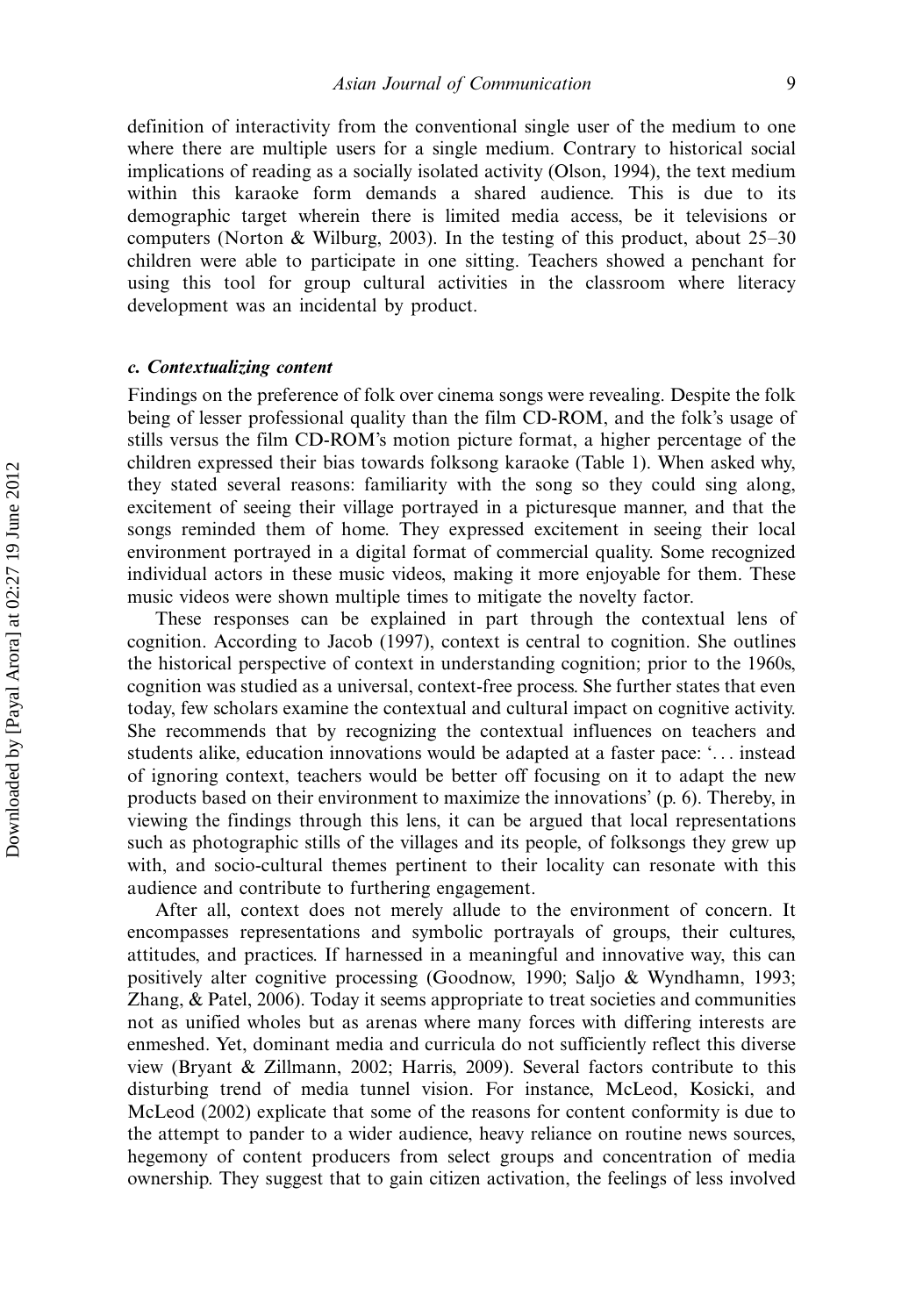citizens need to be articulated by transforming them into more organized views. Substantiating this, Harris (2009) brings to light current media's tendency to make invisible certain groups and their cultures as well as negatively portray groups through stereotypes, depriving large populations of a fair media depiction. Hence, educational multimedia not only needs to represent an eclectic set of groups and individuals, they need to proactively construct the images of historically marginalized groups.

This pro-social construct can have a positive impact on socio-cognitive functioning through generation of high levels of confidence, cultural pride, positive social skills, attitudes and interpersonal cooperation (Harris, 2009). However, in order to shape new multimedia for learning, it is important to understand the workings of the mind. As is now commonly understood, the mind utilizes schemas for cognitive processing of information (Trenholm, 2010). This concept refers to knowledge frameworks that structure an individual's memory for people and events. Thereby, people interpret media according to their prior knowledge and beliefs and the context in which the message is received. It is important to keep in mind that much of the content for schemas is culture-specific. Hence, by drawing on the local elements, the folksong karaoke product with its pictographic stills of village settings, the recording of local popular folk artists, and usage of folk music has the ability to enhance cognitive functioning amongst a vast and underrepresented public. As Kreuter, Strecher, and Glassman (1999) aptly put it, 'tailor-made communications are viewed as more relevant and credible, are better remembered and are more effective in influencing behavior than general messages' (p. 278).

## d. Emotional appeal

Cultural symbols often evoke strong emotional feeling in the participant. As Harris (2009) elucidates, these symbols affect one's individual psychological well-being and deep-seated personal needs. The closer the association of the folksong karaoke content with positive emotions, the more successful the product is likely to be. This product captures highly emotive events and themes through folksongs. It encapsulates complex relationships among people and their surroundings and reverberates themes of people's connection with land, family ties, religion, and social/caste hierarchies. Harris (2009) states that, 'influencing emotions is often the best first step to influencing beliefs, and ultimately behavior' (p. 147). These emotive symbols are often used successfully in advertising and media in general. However, if harnessed appropriately for pro-social and educational purposes, they can positively impact cognitive processing amongst our target audience.

Overall, this first section on engagement covers a range of multimodal and technical features of this product that capitalize on the socio-cognitive understandings on stimulation and comprehension, interactivity and collaborative learning, contextualization and its symbolic resonance on meaning-making and emotions and its impact on learning.

## II. Folksong karaoke for empowerment

Historically, construction of educational content has been strategically designed to shape mindsets and behavior. However, the nature of the content has been often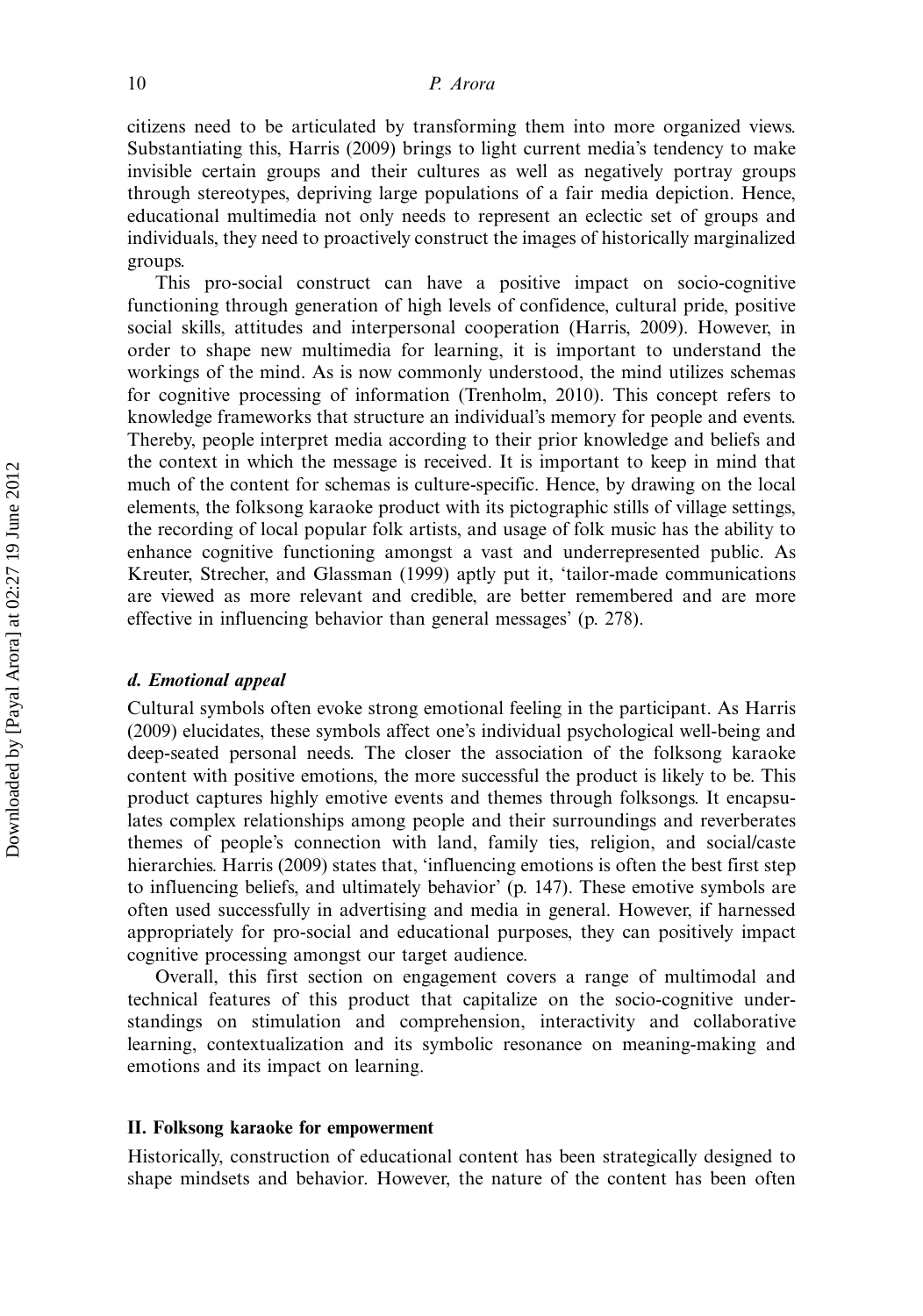structured according to the dominant forces in society, creating norms that exclude several groups of people and cultures. In this section, we seek to address how this folksong karaoke product can include and possibly empower marginal groups through the usage of meaningful content. In the upcoming section, this is addressed along the following dimensions. a. Digitizing folksongs for socio-cultural change: this section goes into understanding the role of folksongs in society and its potential for social activism. Here, embedded pro-social messages are analyzed in relation to behavior change. b. Reevaluating mental constructs: this section deals with heuristic/ sufficiency and accessibility principles in shaping judgment and the role of information in this process. Further, it reveals how mental constructs can be shifted through the pro-active usage of meaningful symbolic imagery and events embedded in content. c. New scripts for action: this section addresses alternative schemas for positive representation of marginalized demographics and its symbolic capabilities in shaping new mental scripts.

## a. Digitizing folksongs for socio-cultural change

Folksongs have been largely perceived as that which is bucolic, bounded and unchanging (Narayan, 1993; Trilling, 1971). Yet folklorists have amassed compelling evidence to construe 'folk' as more three-dimensional, non-homogenous and dynamic where they do in fact respond to the current social and cultural milieu (Appadurai, 1991; Arora, 2006a, 2006b; Narayan, 1993). Naithani (1996) writes about the politicization of folk across centuries, tracing the historical roots of folk to modern times. She expounds on the current trends of folk being used for political and social activism. For example, Gaddhar is a Marxist and folk activist who is part of the Peoples War Group (PWG) in Andhra Pradesh. He moves from village to village singing folksongs on oppression and inequality among the rural populace. His high popularity among the villagers has driven the Andhra police to put a bounty on his head. However, folksongs can also be used as a tool servicing a government agenda. There have been several pro-social efforts by the government to use folksongs to influence behavior in health, education, sanitation and other social issues over the years, asserting its power to shape people's thinking and behavior (Arora, 2006a).

In digitizing folksongs, there are valid concerns about its authenticity when altering folk symbols for pro-social means. We cannot assume that the values conveyed through this multimedia form are received in a similar manner (Greenfield & Cocking, 1996). Thus, the question is, can and should folk media carry modern messages? According to Lent (1980), folk media are better carriers of pro-social messages than artificially construed themes emanating from the state. He argues that in spite of the trade off in folk authenticity where folk imbues modern messages, it is still a preferred non-colonial media form for change. Most current media is unidirectional, a one-way flow of information from urban to rural. With folk media, he espouses, there will be a more varied ideological representation by employing folk symbols that are readily comprehensible and accessible to disenfranchised populations. Ginsburg (1991) concurs and points to the challenges involved in the creation and dissemination of folk media. She examines the Faustian dilemma of gaining widespread portrayal of underrepresented groups while at the same time being at risk of losing their original cultural intent. Yet, against these odds, she still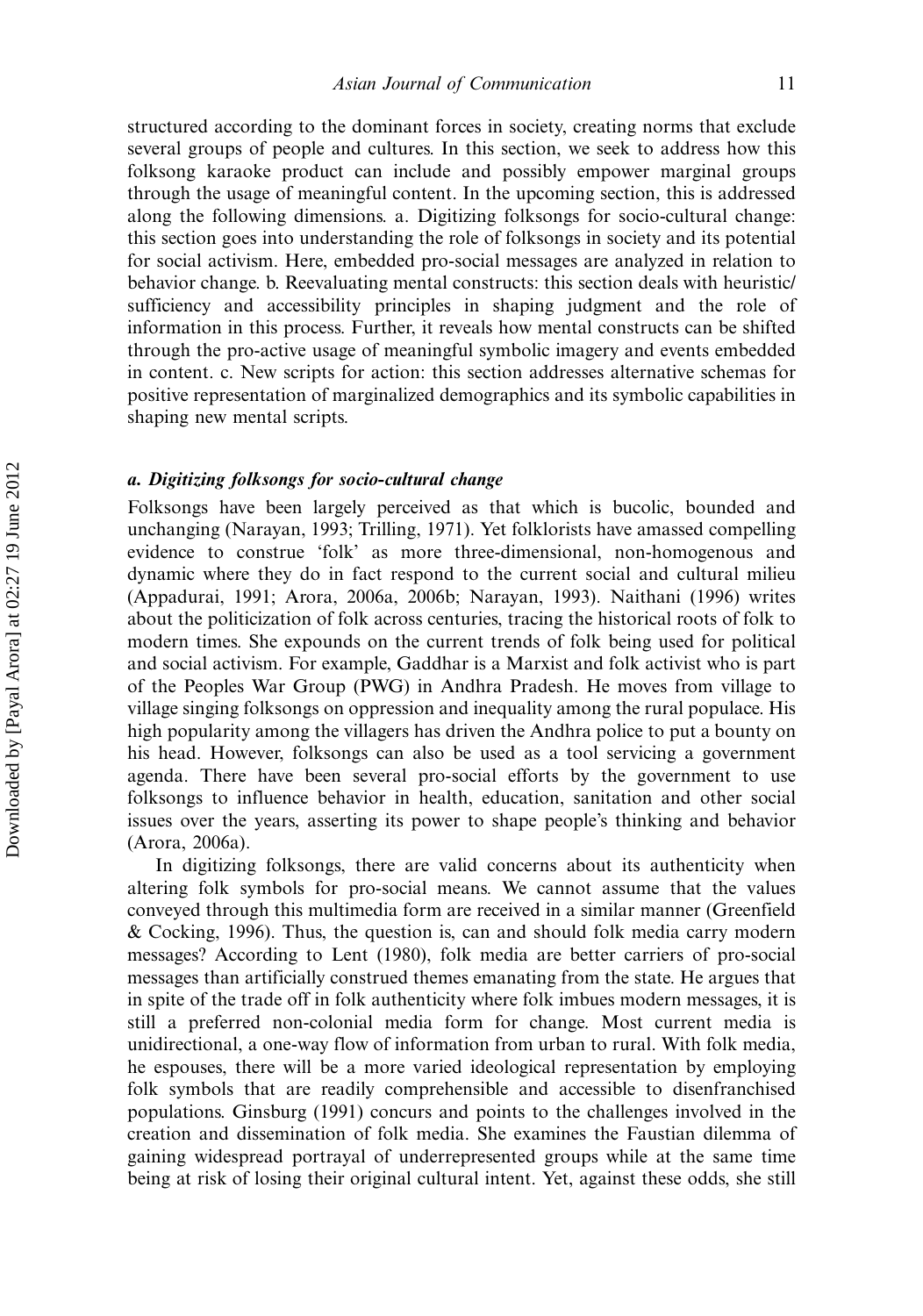recommends indigenous media as '... a possible means-social, cultural and political for reproducing and transforming cultural identity among people' (Ginsburg, 1991, p. 92). Thereby, this product employs contemporary and at times socially taboo messages such as HIV/AIDS, domestic violence, caste segregation and dowry within its popular folksong format. However, the key to making this product embraced across demographics is in its focus on entertainment, with literacy and social reform being incidental.

### b. Reevaluating mental constructs

Shrum (2002) links stimuli with response to explain social cognition. She elaborates on two principles underlying social cognitive research. The first principle, Heuristic/ Sufficiency principle concerns the type of information retrieved for constructing judgment. The Accessibility principle on the other hand concerns itself with the role of gathering information in constructing a judgment. She also explains the cultivation effect wherein people do not give much thought to their judgments when processing information. As Shrum states, 'it is remarkable as to how little information is used in the course of constructing judgments and how often heuristics are employed' (2002, p. 90). In fact, it is seen that when people make judgments, they tend to use the constructs that are most readily accessible from memory.

Unfortunately, current media distorts and skews information and representation of large groups of people and cultures. Hence, media has a responsibility in diffusing pro-social material to cultivate positive mental constructs of underrepresented groups. Harris (2009) suggests that in doing so, it is conducive to focus on specific behaviors that the audience may change than a general aim to change attitudes. For example, the folksong karaoke product is broken down into specific themes of caste segregation, gender inequity and HIV/AIDS. For these folksongs to have a deeper impact, it is essential to choose a folksong with a specific narrative, a context or an issue within these larger themes. For instance, 'Kantiki Katukapetti', a popular dowry, mother-child folksong, got the highest ratings in enjoyment amongst the children (Table 1). This song captures a conversation between a mother and a daughter. The daughter reminiscences on their early days together where the mother would pamper her by putting flowers in her hair and would smother her with kisses. But now, the daughter laments, she is married and her in-laws beat her regularly because the dowry is not sufficient. This song holds resonance across India where the practice of dowry, even though outlawed, still prevails for the most part and early marriages in rural areas are a common phenomenon (Buncombe, 2011). Hence, folk music with specific content can give emotive depth to underrepresented issues and peoples, and can prime positive images to counteract stereotypes influencing judgments and intentions. Further, in the context of schools, it can be used as a starting point by teachers for further discussion on these complex issues that would otherwise have no easy place in day-to-day conversation with these youth.

#### c. New scripts for action

Existing media narratives often fail to address important issues and concerns of the disenfranchised. Altering schemas is not sufficient to provide positive representations of the underrepresented populace. Often what are needed are new scripts for action.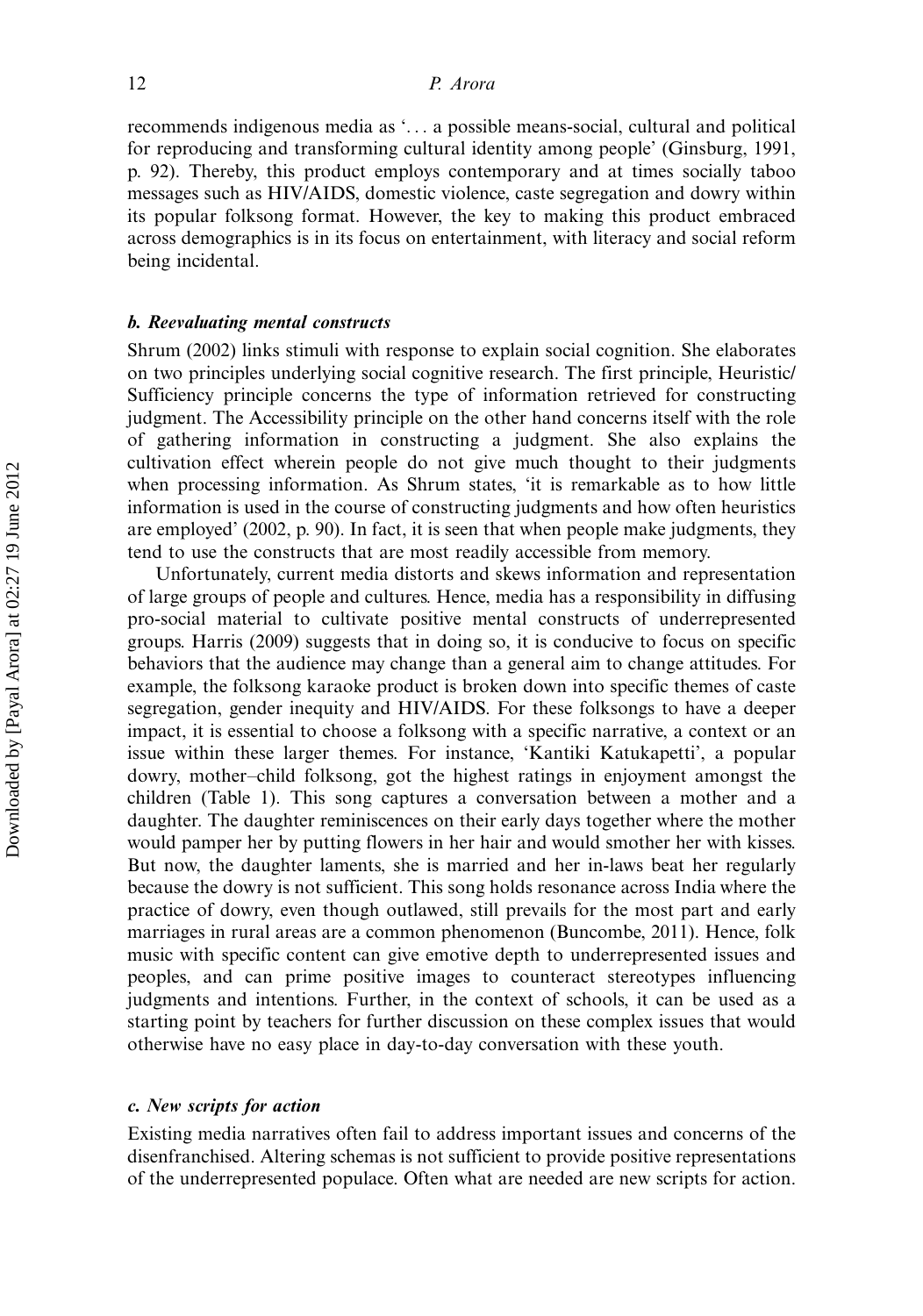As defined by Harris (2009), a script is a mental step-by-step response guide for action that helps people deal with the problematic situation at hand. Certain stimulus activates certain scripts for behavior that is closely related to the mental constructs/schemas as extrapolated earlier on. People are constantly learning scripts from popular media outlets. For example, a television show can teach the audience on how to deal with topics such as rape, incest and murder. The symbolic capability of these scripts should not be underestimated: 'it is with symbols that people process and transform transient experiences into cognitive models that serve as guides for judgment and action ... through symbols, people give meaning, form, and continuity to their experiences' (Bandura, 2002, p. 95). For example, 'Jum Jum Taaraare', a song on women's solidarity, can be empowering through the harnessing of visuals of women holding hands and lyrics signifying women's unity through collective action. Furthermore, Bandura alerts us to the sculpting of public consciousness through electronic acculturation using symbols from the local environment. However, for the vast population, there are few media scripts of choice pertaining to deeply prevalent and at times taboo issues in their domain. For example, in several parts of Africa and Asia, the media is for the most part silent about HIV/AIDS (ActionAid, 2006). However, with the folksong karaoke format, new scripts can be created within the safety of the folksongs and education arena, combining entertainment with empowerment.

Overall, this second section on empowerment covers a range of symbolic and representational aspects embedded in this product that can lead to shifts in new schemas, scripts and overall socio-cultural change.

## Conclusion

The folksong karaoke tool can be an engaging and empowering tool for diverse demographics by catering to a wide range of causes: cultural revitalization and proliferation, literacy, health and gender equity. While the initial intent to target children in rural areas through folksongs limits its scaling of content across varied environments, its ability to assimilate eclectic concerns within the same CD-ROM allows for a healthy cross-issue engagement within a complex and rich contextual environment. Its focus on entertainment can facilitate engagement and possible higher levels of scaling across settings. However, there are some significant challenges in the dissemination of this multimedia tool across contexts. Budgets are limited for global scaling which leaves folk media largely invisible and economically fragile. Furthermore, transference can be formidable as narrative contexts may not be represented abstractly enough to adapt and transfer to new contexts. According to Fisch (2002), for a successful transfer to occur, there needs to be the following: a rich understanding of the subject matter, an abstraction of the content beyond its original context and a linkage between the presented symbols and the new situation to which it needs to be applied. He suggests that the optimal solution may lie in presenting the same educational content in several different narrative contexts instead.

The other issue of concern is misappropriation of context and cultures. This product, in spite of the involvement of the community in its production, is still controlled by the biases of the production team. The team makes the key decisions of which folk artists to choose from, the recording of the music and the final assemblage of the product for consumption. As Bandura (2002) states, if the consumers 'are not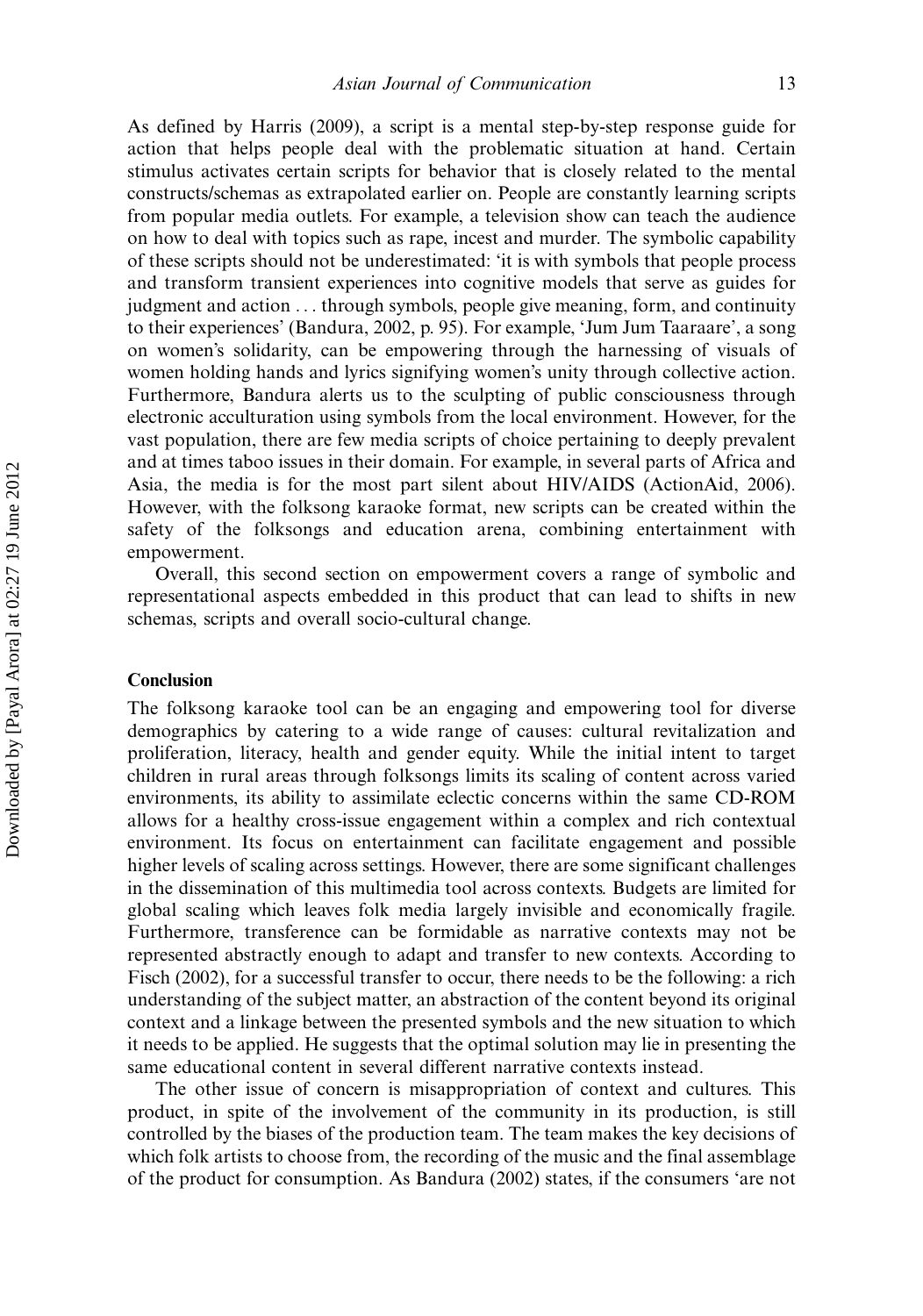the actual agents of their actions, they are spared self-prohibiting reactions' (p. 94). Hence, agency needs to be expanded to encompass participation not only in product creation, but also dissemination. In fact, this product does not need to be limited to folksong content. This multimedia format could be used to generate original content designed and executed by disenfranchised groups. This enables the 'invisible' majority a contemporary, active voice in self-representation.

But the hardest part is the actual alteration of mental constructs through new schemas and scripts. In spite of the pro-social nature and positive symbolism embedded in this multimedia tool, it is still a gargantuan challenge to change old mindsets. To make a long lasting positive impact on mental frameworks to influence behavior, there needs to be systemic involvement and commitment in the creation, dissemination and scaling of this format across schools, communities, non-profit institutions, think-tanks, academics and government bodies. As Bandura (2002) aptly puts it, 'people do not change from week to week what they regard as right or wrong or good or bad ... after they adopt a standard of morality, their self-sanction for actions that match or violate their personal standards serve as regulatory influences' (p. 124). However, through long-term commitment and sensitizing to local parlance and diverse voices, the folksong karaoke tool can function as a new breeding ground for alternative thought and action. Overall, what is transferable here in this study are the lessons learnt in the shaping of such digital content and its range of affordances and constraints in the socio-cognitive domain that allows development actors, policy makers and funders to weigh their options and proceed accordingly.

#### Acknowledgements

The production of the SLS folksongs project has been a team effort. I would like to thank PlanetRead's team: P.S Jayamma, Amit Dixit, Maya Sukumar, Nirav Shah, K.T. Pauly and Ashok Joshi. We wish to thank Hewlett-Packard for funding and supporting this project. I am particularly grateful to the founder of PlanetRead, Dr. Brij Kothari, for his mentorship in this process. I would like to pay tribute to the local Kuppam government office that provided access to Kuppam education and development data and to the Kuppam community at large for being tremendously helpful and inspirational in this project. Last, but not least, I would like to emphasize P.S Jayamma's invaluable role in this project. Due to her drive, local credibility and dedication, we were able to take this project to a much higher footing. Her efforts in this project have been deeply felt.

## References

- ActionAid. (2006). The sound of silence: Difficulties in communicating on HIV/AIDS in schools. Retrieved from [http://www.ibe.unesco.org/uploads/media/HIV\\_AIDS\\_187\\_06.pdf](http://www.ibe.unesco.org/uploads/media/HIV_AIDS_187_06.pdf)
- Appadurai, A. (1991). In gender, genre and power in South Asian expressive traditions. Philadelphia, PA: University of Pennsylvania Press.
- Arora, P. (2006a). Karaoke for social and cultural change. Information, Communication & Ethics in Society,  $4(3)$ ,  $121-130$ .
- Arora, P. (2006b). The ICT laboratory: An analysis of computers in schools in rural India. Association for the Advancement of Computing in Education Journal,  $15(1)$ ,  $57-72$ .
- Arora, P. (2006c). E-karaoke for gender empowerment. Presentation and published proceedings at the Information and Communication Technologies and Development (ICTD) International Conference, University of Berkeley, CA.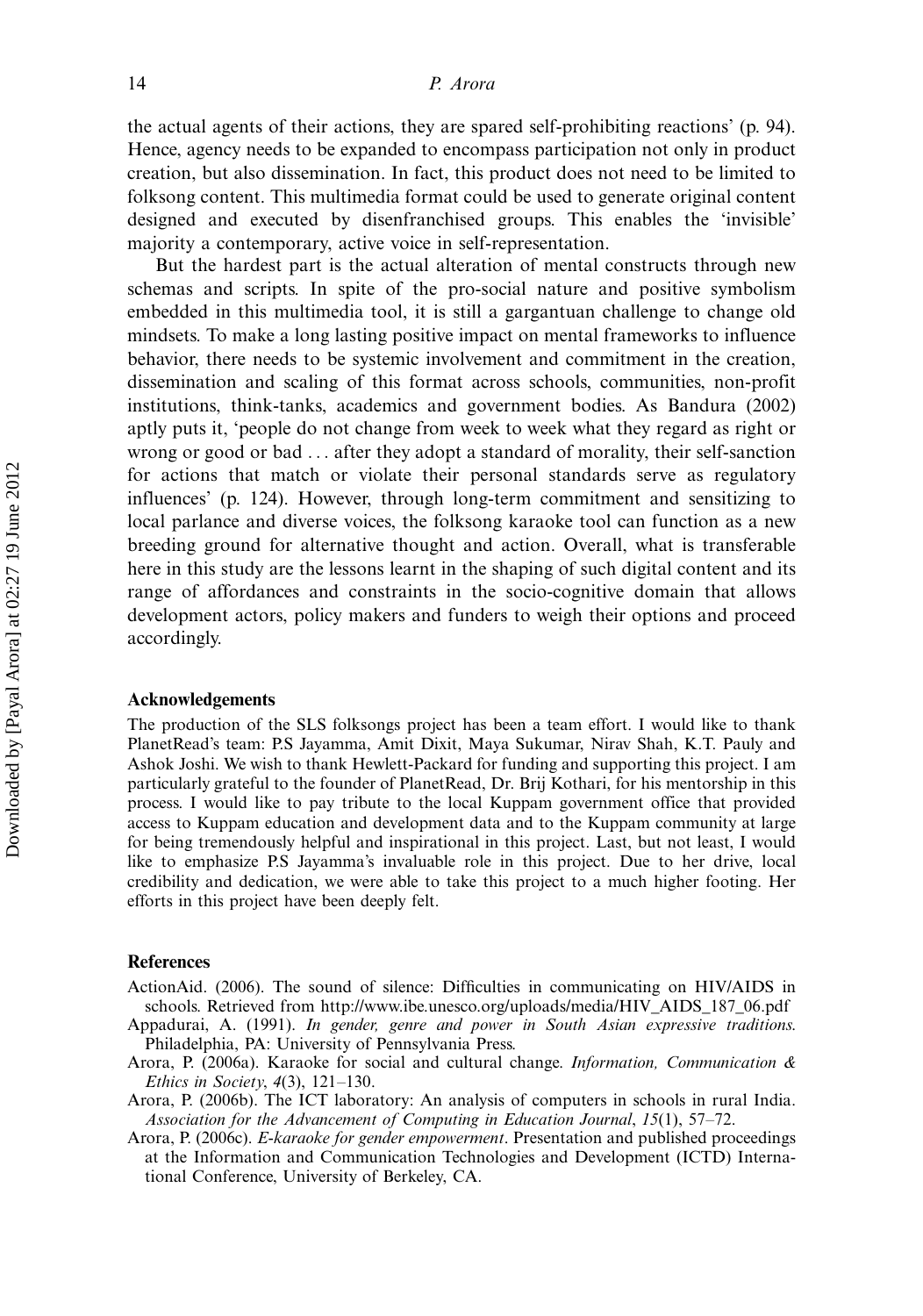- Bandura, A. (1986). Social foundations of thought and action: A social cognitive theory. Upper Saddle River, NJ: Prentice Hall.
- Bandura, A. (2002). Social cognitive theory of mass communication. In J. Bryant & D. Zillmann (Eds.), Media effects (2nd ed., pp. 121-153). Hillsdale, NJ: Erlbaum.
- Bryant, J., & Zillman, D. (2002). Media effects: Advances in theory and research. Mahwah, NJ: Lawrence Erlbaum Associates.
- Buncombe, A. (2011, March 2). Dowry wars: The big issue that has India divided. Independent, Retrieved from [http://www.independent.co.uk/news/world/asia/dowry-wars](http://www.independent.co.uk/news/world/asia/dowry-wars-the-big-issue-that-has-india-divided-2229498.html)[the-big-issue-that-has-india-divided-2229498.html](http://www.independent.co.uk/news/world/asia/dowry-wars-the-big-issue-that-has-india-divided-2229498.html)
- Carvin, A. (2000). More than just access: Fitting literacy and content into the digital divide equation. Educause Review, 35(6), 38-47.
- Cocking, R.R., & Greenfield, M.P. (1996). Effects of interactive entertainment technologies on children's development. In R.R. Cocking & M.P. Greenfield (Eds.), *Interacting with video* (pp.  $3-8$ ). New York, NY: Ablex.
- Dixon, D., & Saltz, E. (1977). The role of imagery on concept acquisition in lower-SES children. Child Development,  $48(1)$ ,  $288-291$ .
- Fisch, M.S. (2002). Vast wasteland or vast opportunity? Effects of educational television on children's academic knowledge, skills, and attitudes. In J. Bryant & D. Zillmann (Eds.), Media effects  $(2^{nd}$  ed., pp. 397-427). Hillsdale, NJ: Erlbaum.
- Fortin, D. (1997). The impact of interactivity on advertising effectiveness (Unpublished doctoral dissertation). University of Rhode Island, Kingston.
- Ginsburg, F. (1991). Indigenous media: Faustian contract or global village? Cultural Anthropology,  $6(1)$ ,  $92-112$ .
- Goodnow, J. (1990). The socialization of cognition: What's involved? In J.W. Stigler, R.A. Shweder, & G.H. Herdt (Eds.), Cultural psychology: Essays on comparative human development (pp. 259–286). New York, NY: Oxford University Press.
- Greenfield, M.P., & Cocking, R.R. (Eds.). (1996). Interacting with video. New York, NY: Ablex.
- Gutierrez, K., & Larson, J. (1995). Script, counterscript, and underlife in the classroom: James Brown versus Board of Education. Harvard Education Review, 65(3), 445–471.
- Gyselinck, V., & Tardieu, H. (1999). The role of illustrations in text comprehension: What, when for whom and why? In S.R. Goldman & V.H. Oostendorp (Eds.), The construction of mental representations during reading (pp. 5-16). Mahwah, NJ: Erlbaum.
- Gyselinck, V., & Tardieu, H. (2003). Working memory constraints in the integration and comprehension of information in a multimedia context. In V.H. Oostendorp (Ed.), Cognition in a digital world (pp. 3–25). Hillsdale, NJ: Erlbaum.
- Harris, R. (2009). A cognitive psychology of mass communication (5th ed.). Hillsdale, NJ: Erlbaum.
- Jacob, E. (1997). Context and cognition: Implications for education innovators and anthropologists. Anthropology and Education Quarterly,  $28(1)$ ,  $3-21$ .
- KADA. (2003). Private and public school statistics in Kuppam. Kuppam Area Development Authority. Andhra Pradesh Education Department.
- Kothari, B. (2000). Same language subtitling on Indian television: Harnessing the power of popular culture for literacy. In K. Wilkins (Ed.), Redeveloping communication for social change: Theory, practice and power (pp. 135–146). New York, NY: Rowman & Littlefield.
- Kothari, B., & Takeda, T. (2000). Same language subtitling for literacy: Small change for colossal gains. In S.C. Bhatnagar & S. Schware (Eds.), Information and communication technology in development (pp. 176-186). World Bank Institute, New Delhi: Sage.
- Kothari, B., Pandey, A., & Chudgar, A. (2004). Reading out of the idiot box: Same language subtitling on television in India. International Technologies and International Development,  $1(3)$ , 23-44.
- Kothari, B., Takeda, J., Joshi, T., & Pandey, A. (2002). Same language subtitling: A butterfly for literacy? International Journal of Lifelong Education, 21(1), 55–66.
- Kreuter, M.W., Strecher, V., & Glassman, B. (1999). One size does not fit all: The case for tailoring print materials. Annals of Behavioral Medicine, 21, 276–283.
- Kumar, S. (2008). Global Bollywood: Travels of Hindi song and dance. Minneapolis, MN: University of Minnesota Press.